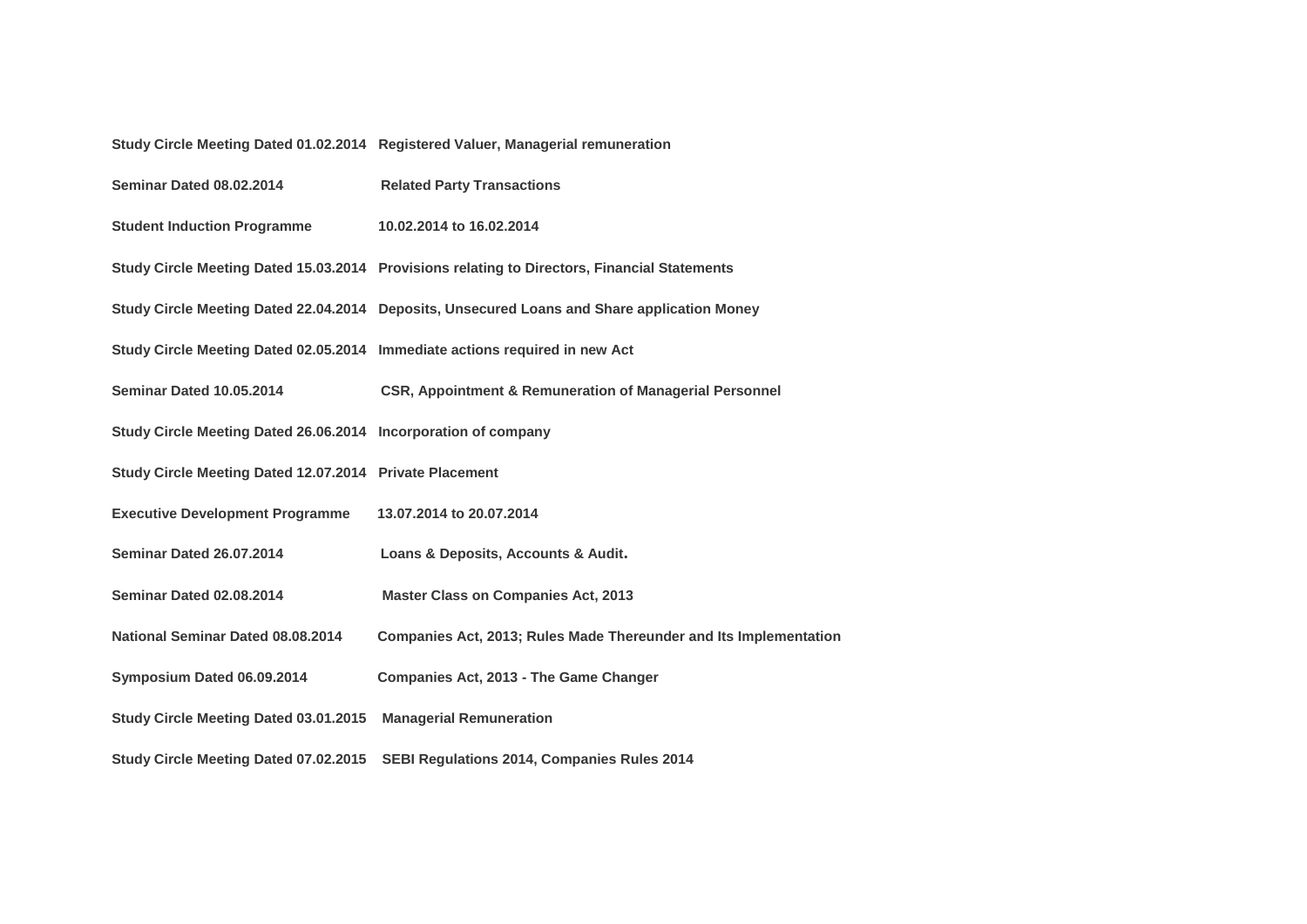|                                                         | Study Circle Meeting Dated 28.02.2015 Accounts and Audit, Board's Report, CSR                           |  |
|---------------------------------------------------------|---------------------------------------------------------------------------------------------------------|--|
| <b>Seminar Dated 02.03.2015</b>                         | Budget 2015                                                                                             |  |
| Study Circle Meeting Dated 11.03.2015 Secretarial Audit |                                                                                                         |  |
| <b>Seminar Dated 21.03.2015</b>                         | Critical Issues & Compliances in the Companies Act, 2013                                                |  |
| Meeting of Practising CS Dated 25.03.2015 PCS MEETING   |                                                                                                         |  |
|                                                         | Study Circle Meeting Dated 29.04.2015 Secretarial Standard on Meetings of the Board of Directors (SS-1) |  |
|                                                         |                                                                                                         |  |
|                                                         | Study Circle Meeting Dated 20.05.2015  Discussion on Contents of Board's Report                         |  |
| <b>Executive Development Programme</b>                  | 28.06.2015 to 05.07.2015                                                                                |  |
| <b>AGM Dated 29.06.2015</b>                             | Approval of Annual Accounts for year 2014-15                                                            |  |
| Study Circle Meeting Dated 29.06.2015                   | Discussion on Recent exemption provided to Private Companies                                            |  |
| Study Circle Meeting Dated 30.07.2015                   | Secretarial Standard-2 (General Meeting) alongwith FAQ on SS-1 & SS-2                                   |  |
| <b>Seminar Dated 08.08.2015</b>                         | <b>NCLT (National Company Law Tribunal)</b>                                                             |  |
| <b>Study Circle Meeting Dated 31.08.2015</b>            | <b>Contents of Annual Return</b>                                                                        |  |
| 2 Days Induction Dated 08.11.2015                       | 2 Days Induction on 08.11.2015 & 09.11.2015                                                             |  |
| 3 Days e-Governance Dated 15.11.2015                    | 3 Days e-Governance from 15.11.2015 to 17.11.2015                                                       |  |
| Study Circle Meeting Dated 15.12.2015                   | <b>SEBI (Listing Obligations and Disclosure Requirements)</b>                                           |  |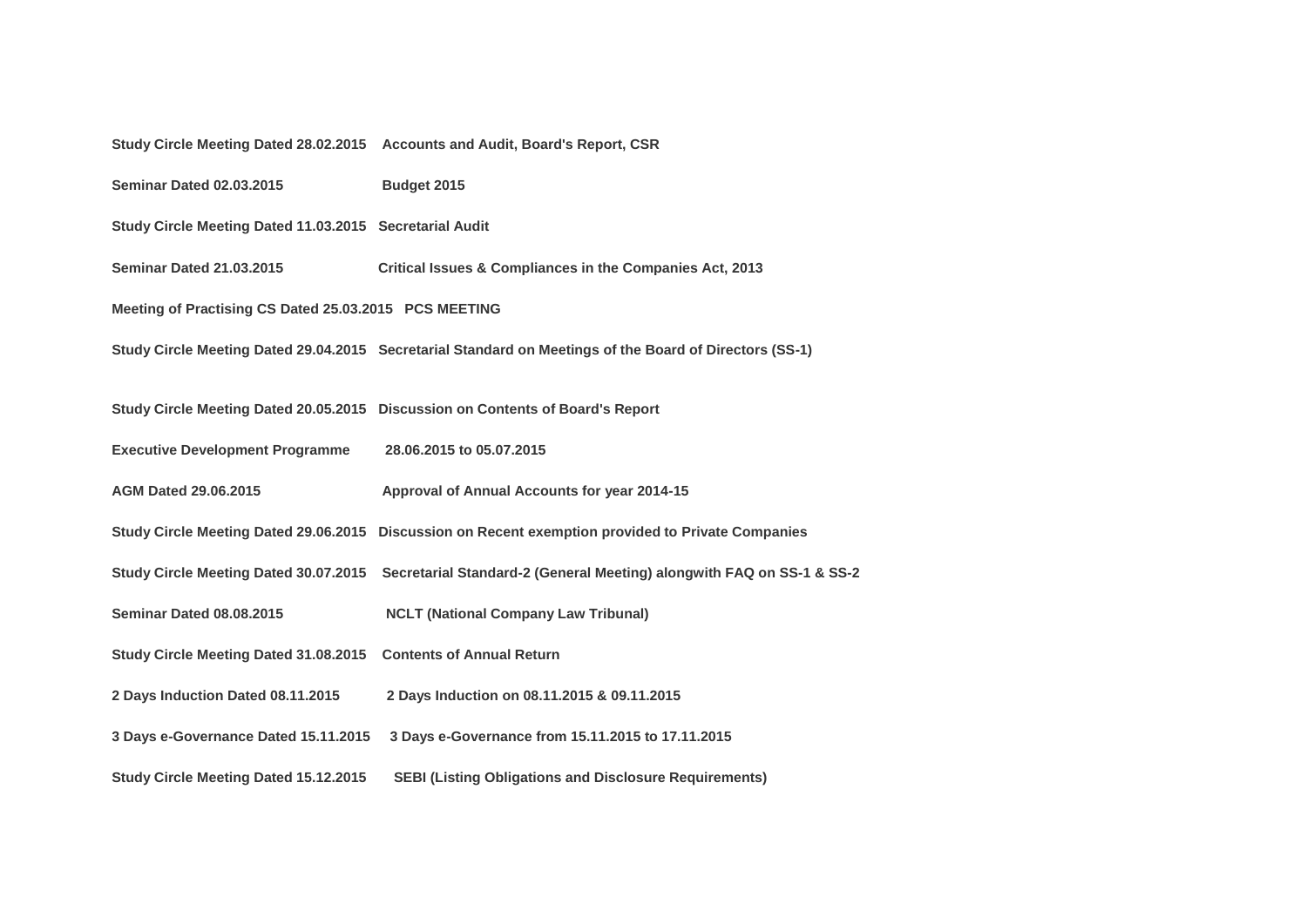| <b>Study Circle Meeting Dated 04.01.2016</b>                                                        | <b>Regulations, 2015</b><br><b>Secretarial Standard -1 (SS-1)</b>                           |  |
|-----------------------------------------------------------------------------------------------------|---------------------------------------------------------------------------------------------|--|
| <b>Seminar Dated 04.02.2016</b>                                                                     | <b>GST</b>                                                                                  |  |
| <b>Study Circle Meeting Dated 15.02.2016</b>                                                        | <b>Procedures under Foreign Trade Policy</b>                                                |  |
| 5 Days Skill Development Dated 02.03.2016<br>5 Days Skill Development from 02.03.2016 to 06.03.2016 |                                                                                             |  |
| <b>Study Circle Meeting Dated 09.04.2016</b>                                                        | <b>NCLT Rules</b>                                                                           |  |
| <b>Seminar Dated 30.04.2016</b>                                                                     | <b>Companies Amendment Bill, 2016</b>                                                       |  |
|                                                                                                     | <b>SEBI (Listing Obligations &amp; Disclosure Requirements)</b><br><b>Regulations, 2015</b> |  |
| <b>Study Circle Meeting Dated 07.05.2016</b>                                                        | <b>New Amendments of Companies Act, 2013</b>                                                |  |
| 2 Days Induction Dated 08.05.2016                                                                   | 2 Days Induction on 08.05.2016 & 09.05.2016                                                 |  |
| <b>Seminar Dated 14.05.2016</b>                                                                     | <b>Critical Issues of Companies Act, 2013</b>                                               |  |
|                                                                                                     | <b>Art of Advocacy</b>                                                                      |  |
| 3 Days e-Governance Dated 15.05.2016                                                                | 3 Days e-Governance from 15.05.2016 To 17.05.2016                                           |  |
| <b>Study Circle Meeting Dated 15.06.2016</b>                                                        | <b>Opportunities &amp; Role of Practising Company Secretaries</b>                           |  |
| <b>Seminar Dated 16.07.2016</b>                                                                     | Practical Aspects of Dealing in Oppression and Mismanagement Matters and                    |  |
|                                                                                                     | <b>Critical Aspects of the Companies Act, 2013</b>                                          |  |
| <b>Study Circle Meeting Dated 27.08.2016</b>                                                        | <b>GST</b>                                                                                  |  |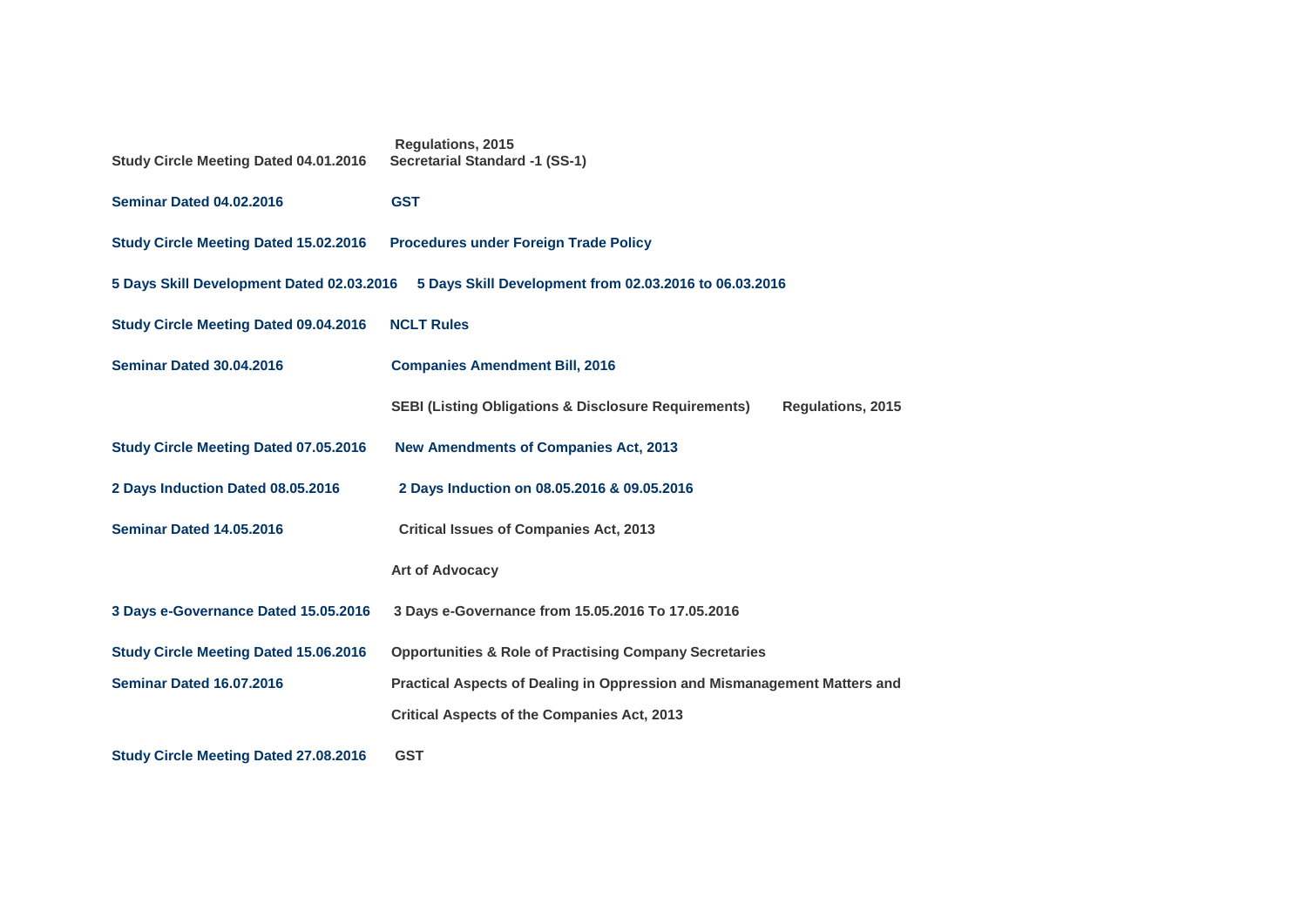## **[Punjab State Conference Dated 01.10.2016](http://www.icsi.edu/Portals/12/State%20Conference_Report_01Oct.16.pdf) CS - A Corporate Strategist**

| 2 Days Induction Dated 05.11.2016             | 2 Days Induction on 05.11.2016 & 06.11.2016                                                  |
|-----------------------------------------------|----------------------------------------------------------------------------------------------|
| 3 Days e-Governance Dated 22.11.2016          | 3 Days e-Governance from 22.11.2016 To 24.11.2016                                            |
| <b>Seminar Dated 17.01.2017</b>               | <b>Related Party Transactions &amp; GST</b>                                                  |
| <b>Seminar Dated 06.02.2017</b>               | <b>Budget - 2017</b>                                                                         |
| Study Circle Meeting Dated 08.03.2017         | <b>Insolvency and Bankruptcy Code, 2016</b>                                                  |
| 5 Days Skill Development Dated 18.03.2017     | 5 Days Skill Development from 18.03.2017 to 22.03.2017                                       |
| Seminar Dated 26.03.2017                      | <b>Merger &amp; Acquisition</b>                                                              |
| <b>Study Session Meeting Dated 15.04.2017</b> | <b>Removal of Name of Company (STRIKE OFF)</b>                                               |
| 2 Days Induction Dated 22.04.2017             | 2 Days Induction on 22.04.2017 & 23.04.2017                                                  |
| <b>Seminar Dated 20.05.2017</b>               | <b>Insolvency &amp; Bankruptcy Code, 2016</b>                                                |
| 3 Days e-Governance Dated 21.05.2017          | 3 Days e-Governance from 21.05.2017 to 23.05.2017                                            |
| Study Circle Meet Dated 15.06.2017            | <b>Managerial Remuneration</b>                                                               |
| <b>Study Session Meeting Dated 27.06.2017</b> | <b>GST Practitioner - Practical Aspects</b>                                                  |
| <b>Study Session Meeting Dated 27.09.2017</b> | <b>Secretarial Standard-I (SS-I)</b>                                                         |
|                                               | Golden Jubilee Celebration Dated 04.10.2017 Golden Jubilee Celebration Program on 04.10.2017 |